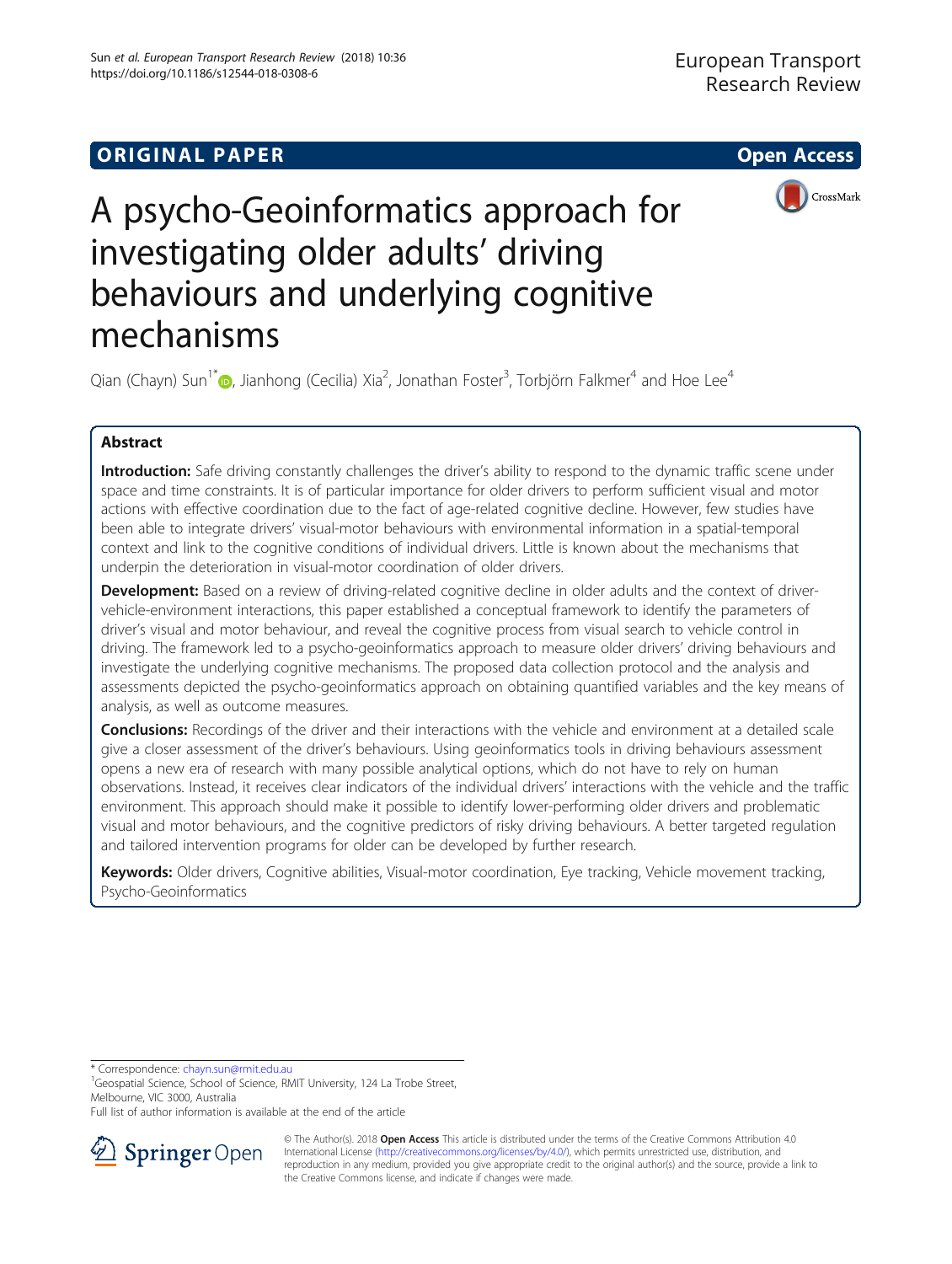## 1 Introduction

Epidemiological studies have projected a large increase in the percentage of drivers aged 60 and older, a cohort at risk of road crashes  $[1-3]$  $[1-3]$  $[1-3]$  $[1-3]$  $[1-3]$ . Older drivers have one of the highest vehicle crash rates in comparison with other population groups, largely due to the functional effects of the accumulation, and progression of age-related declines in visual, cognitive and motor conditions that impact on fitness to drive [[4\]](#page-9-0). Knowledge of the cognitive characteristics associated with particular driving behaviour of older people has important implications for the improvement of safety on our roadways and the mobility of older adults. Safe driving constantly requires the driver's ability to response to the dynamic traffic scene under space and time constraints, the ability to perform sufficient visual and motor actions with effective coordination between the actions. This is of particular importance for older drivers who are more likely experiencing age-related cognitive declines.

Various efforts have been attempted to attain a better understanding of driving abilities, by laboratory-based neuropsychological tests, on-road driving observations, computer simulations, etc., and new methods are constantly emerging. The commonly acknowledged 'gold standard' for driving assessment is the on-road driving evaluation offering a pass or fail outcome, which is similar to the 'road test' that most individuals undergo to receive their driver's license. Although an on-road driving assessment presents a naturalistic test setting, it lacks sensitivity to detect subtle changes in driving performance when considering its utility as an outcome measure [[5\]](#page-9-0). Moreover, vehicle driving in real traffic is a complex interactive system involving human visual perception, cognition, and locomotion of the driver, vehicle movement, and the environment. Driving makes demands on multiple cognitive processes for the drivers, it is challenging to generalise findings and predict safety outcomes from a single sensory tracking or an isolated assessment [[6\]](#page-9-0). Thus when studying driver behaviour under actual conditions, utilising contextual driving information, drivers' actions and thinking in an integrated format should be considered. Ramon, Clarion et al. [\[7](#page-9-0)] developed a platform that provides a reliable data acquisition and processing solution to obtain vehicle information, video and contextual data from field tests. In their study, the driver's behaviour was assessed through various indicators, which brought abundant information to improve reliability. Although recordings across time gave a better understanding of driver's behaviour [[7\]](#page-9-0), Ramon's system didn't collect certain useful data to detect driver states such as visual attention measures and advanced driving variables including lane position, the nature and underlying mechanisms of the monitored behaviour hadn't been fully explored in the project publication [\[8](#page-9-0)].

Connections between the driver's visual actions and steering performance have been found in several studies  $[9-11]$  $[9-11]$  $[9-11]$  $[9-11]$ . For example, Land and Lee  $[10]$  $[10]$  $[10]$  made simultaneous recordings of steering-wheel angle and drivers' gaze direction during a series of driving tests along a winding road. Based on the analysis of performance on each route sections, they found that drivers relied primarily on the tangent point on the inside of each curve. The study obtained valuable information about how humans view, think and act in relation to the vehicle control and environment at the section level. Taking above studies a step ahead, fully integrating older driver's visual and vehicle control data with environmental information in a finer spatial-temporal context would give more valuable and closer assessment of driver behaviours. Especially, when many on-road driving tests failed to observe errors or mistakes by older drivers due to their driving experiences. This paper aims to develop a new approach that makes it possible to integrate multi-cognitive and multi-sensory data in a close-to-reality driving context in order to identify lower-performing older drivers and problematic visual and motor behaviours, the problematic road sections, and the cognitive predictors of risky driving behaviours.

To achieve above tasks, current paper first reviews the age-related cognitive abilities which would affect older drivers' driving abilities, followed by developing a conceptual framework to identify the parameters of driver's visual and motor behaviour, and reveal the cognitive process from visual search to vehicle control in driving. The framework leads to the propose of a new approach, psycho-geoinformatics, to measure older drivers' driving behaviours and discover the underlying cognitive mechanisms. Technically, such measurement cannot be obtained without some sort of geoinformatics tracking and analysis tools, which would synthesize multi-sensory data into a more dynamic and quantitative format and create a context-aware investigation platform. The individual driving data can be analysed in GIS (Geographic Information System) and linked to drivers' cognitive states. The psycho-geoinformatics approach serves as a platform for exploring the interactions and relationships between the drivers, vehicles and traffic environment, and determining the underlying cognitive forces leading to driving ability deterioration. The paper concludes with a theoretical discussion on the appropriateness of the proposed approach and highlights the research path moving forward.

# 2 A conceptual framework of driving behavior and underlying cognitive mechanisms

## 2.1 Age-associated cognitive abilities relevant to driving performance in spatial-temporal context

Among various studies, cognitive predictors of driving performance including visual processing speed and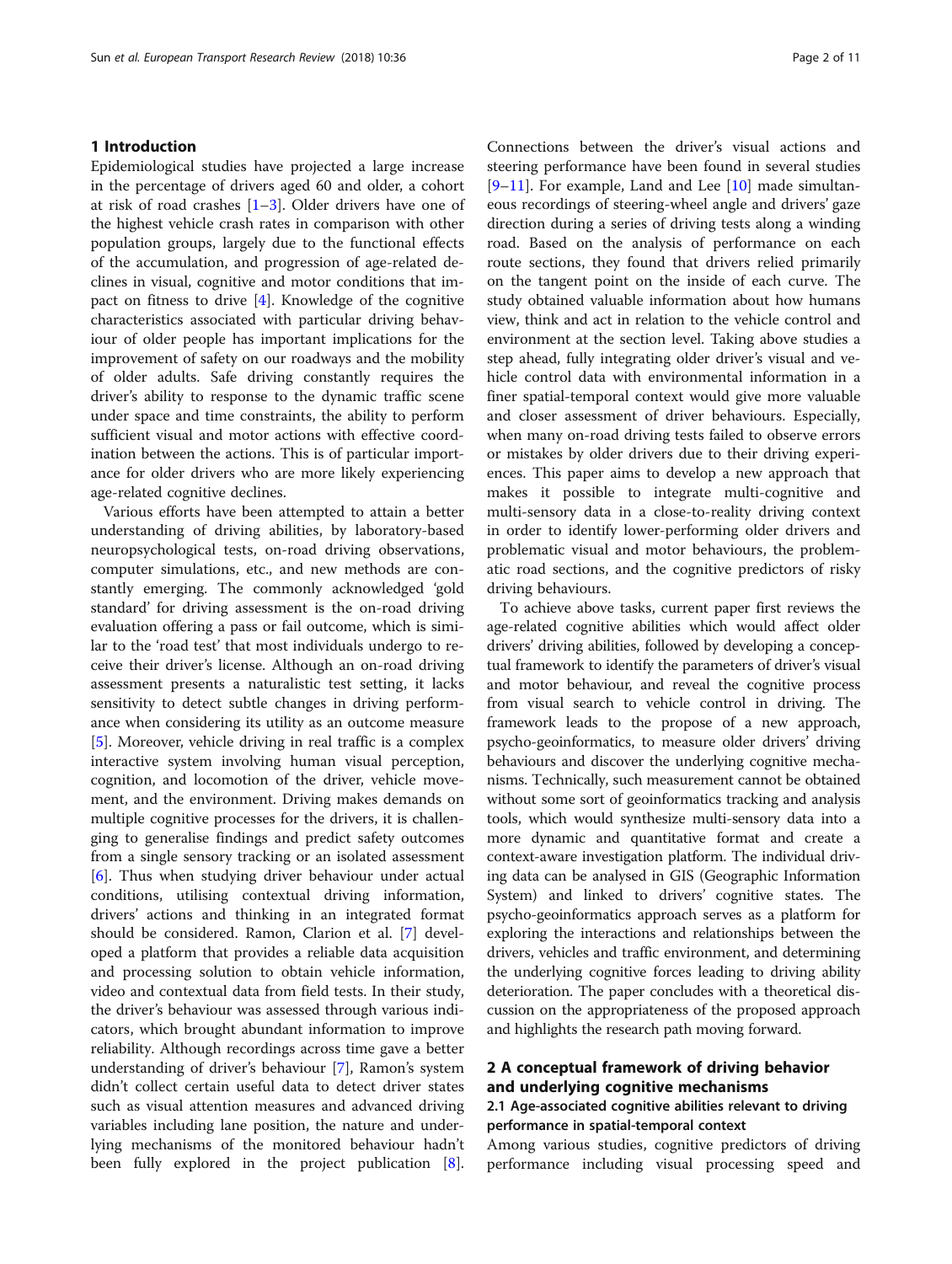attention, spatial abilities, motor speed, and executive function are most studied [[5\]](#page-9-0). The control of movement is a complex interaction of cognitive and sensorimotor systems. In this section, the major changes that occur in the control and coordination of movement with respect to aging are reviewed.

#### 2.1.1 Visual processing speed and attention

Even in normal aging there is a decline in various aspects of visual attention including selective attention, divided attention, sustained attention and switching attention. Driving in traffic requires the ability to attend to relevant information and to ignore irrelevant information in often complex visual scenes  $[6]$  $[6]$ . Therefore, the speed at which visual information is processed can be critical for negotiating challenging traffic situations [[12](#page-9-0)– [15\]](#page-9-0). It is commonly recognised that older adults are slower than younger adults in the speed of processing and that slowing of fundamental cognitive processes may have detrimental effects on more complex tasks [[16\]](#page-9-0). Older adults showed a significantly decreased ability to divide attention when compared with young and middle-aged adults [\[17\]](#page-9-0). It would take an older driver 1.5 to 1.7 times longer on average than a younger driver to scan for information  $[18]$  $[18]$ . Apparently, for older drivers, visual attention ability is an important variable having a direct association with accident risk [[13,](#page-9-0) [19](#page-9-0)].

#### 2.1.2 Spatial abilities

Spatial abilities imply the generation, retention, retrieval, and transformation of visual-spatial information [\[20](#page-9-0)]. General spatial abilities, which peak during the second or third decades of life, decline steadily in later life. Older adults experience difficulty with spatial relations and with mental rotation tasks, for example, localizing objects in 3-D space and interpreting information displayed in the rear view and side mirrors of a car [\[18](#page-9-0)]. Previous studies have linked spatial cognition to older drivers' driving behaviours [\[20](#page-9-0)–[22\]](#page-10-0). A review of older drivers' capabilities for safe driving [\[22](#page-10-0)] indicated that spatial cognition is frequently utilised in driving and related to the safe and efficient operation of a vehicle.

## 2.1.3 Psychomotor skill

Motor skills in driving, such as pedal control and steel wheel control are psychomotor skills developed as a result of constant practice, so individuals need little thought to perform them but require input from both the physical and the mental attributes, and coordinate in order to achieve a certain goal. Age-related motor skill declines can be found as balance and gait deficits, coordination deficits, movement slowing [[23\]](#page-10-0), and alterations in cognitive-motor processes [[23\]](#page-10-0). Motor execution of

the older adults may require more psychomotor ability and rely on cognitive control [[24](#page-10-0)].

Poor movement skill in older adults results in reduced speed and accuracy  $[25]$  $[25]$ . Older drivers are slower to respond to situations [\[18](#page-9-0)], e.g., break reaction time, which affects ability to respond quickly to imminent danger; reduced control, which impacts safe driving in a timely fashion. Older adults take longer to initiate movement and carry through and are slower to accomplish eye movements to fixate on objects that are moving around the environment  $[18]$  $[18]$  $[18]$ . Older adults tend to adopt a different movement strategy when facing with a motor task that requires them to move steadily under temporal and/or spatial task constraints [\[12](#page-9-0)].

## 2.1.4 Executive function

Neuroimaging studies showed age-related changes in the prefrontal cortex which indicate the decline of executive function in normal aging  $[26]$  $[26]$ . Executive function is necessary for integrating information and making decision, which seems highly relevant to driving [[12](#page-9-0)]. Executive function involves the control and coordination of cognitive operations [\[27](#page-10-0)]. Subtle executive changes in a more cognitively intact group (such as older people), show a stronger relationship with cognitively demanding driving tasks [\[28\]](#page-10-0). The extent to which visual perception and fine motor skills are well coordinated is critical in driving [\[5](#page-9-0)].

Executive function handles organizing actions in goal-oriented behaviors, specifically coordinating different centers of the brain to respond to environmental cues, planning the response and subsequently carrying it out, and dealing with situations that are hazardous or technically challenging  $[29-31]$  $[29-31]$  $[29-31]$  $[29-31]$  $[29-31]$ . Given that crashes in older adults involved often occur in complex traffic situations, such as intersections [[32\]](#page-10-0), it is reasonable to assume that difficulty occurs at the higher cognitive level of executive function [\[12\]](#page-9-0) in older drivers.

#### 2.2 The context of driving assessment in older adults

Since cognition and behaviour are often situational in context, laboratory findings, particularly concerning decision-making and related executive functions, may fail to predict behaviours in complex and dynamic tasks that people confront in their daily lives. Vehicle driving in real traffic involves human visual perception, cognition, and locomotion of the driver, vehicle movement, and the environment [\[33](#page-10-0)]. The driving environment can greatly influence a driver's ability on the road. Age-related declines in the required component functions (vision, cognition, sensorimotor) for driving may often be "overloaded" in certain contextual situations [[34\]](#page-10-0). Recent studies have emphasized an integrated approach to driver safety study which focuses on the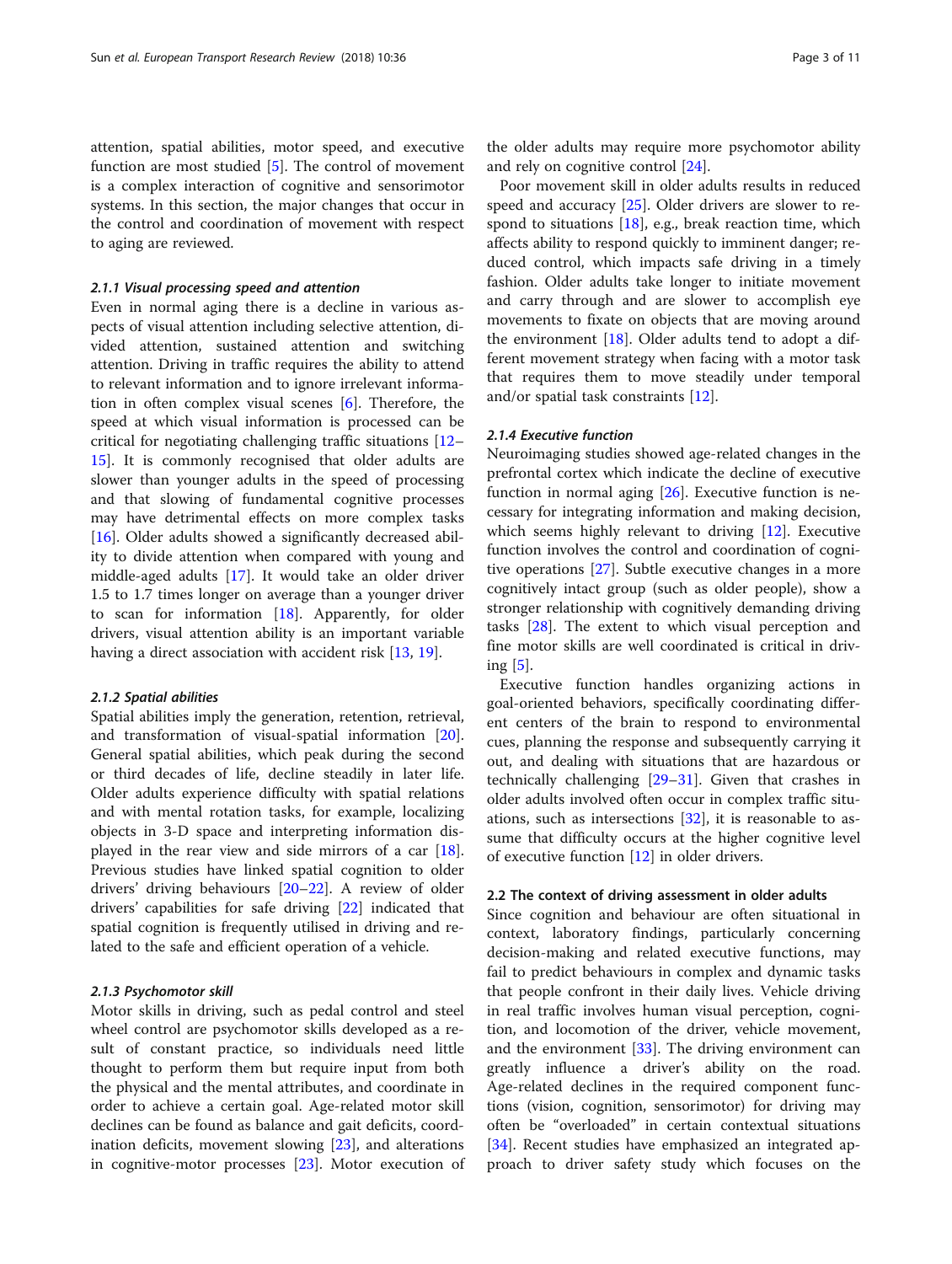overlapping and interacting area of the role of driver, vehicle and road environment [\[35](#page-10-0)]. To detect the driver state, various overt and covert measures, such as driving performance, visual attention, and traffic situation can be collected and interpreted in the driving context [\[8](#page-9-0)]. As movement does not take place by itself, gathering information on the context in which the movement occurred, such as the interactions of moving phenomena with their environment and with other individuals, can facilitate a deeper understanding of movement [[36\]](#page-10-0).

## 2.2.1 The driver-environment interaction

To drive safely, drivers need to perceive and interpret the relevant objects and elements in the current traffic situation so that they can consider these elements during planning and controlling their behaviour. Such elements may be other cars, the condition of the street or traffic signs [\[30\]](#page-10-0). For each of these elements, drivers not only must perceive them but also understand them according to their relevance to the driver's goals. In addition, drivers must make assumptions about the future actions or states of these elements [[30](#page-10-0)]. The concept of situation awareness has become very popular in psychology as well as in driving studies to describe these cognitive processes [[37](#page-10-0)]. Situations require a driver to adapt his/her behaviour by changing speed or dangerous direction. Safer drivers should be able to anticipate these situations in order to take vehicle control actions to avoid a collision [\[38](#page-10-0)]. Endsley [[39\]](#page-10-0) stressed that the concept of situation awareness is best seen as encompassing perceptual and comprehension processes, but not decision-making and response execution processes.

#### 2.2.2 The driver-vehicle interaction

Once in motion, the driver must continuously and actively make adjustments on the steering wheel and pedals to attain desired travel objectives, and to avoid dangerous situations such as driving off the road or losing control of the pedals [[40](#page-10-0)–[42](#page-10-0)]. Driving can be described as a control task in a changing environment "created by the driver's motion with respect to a defined track with static and moving objects" [\[42\]](#page-10-0). The task includes requirements for route choice and following, coordination of manoeuvres in support of navigational objectives, and ongoing adjustments of steering and speed [\[42](#page-10-0)]. Control theory is predicated on the assumption that driver control actions are dependent on perceptual processes which select information compared to some standards. Drivers act to keep resulting discrepancies within acceptable limits in a negative feedback loop as the means of control in their goal-directed behaviour [[42\]](#page-10-0). Target variables of control theory can be space and time margins and mental load specifically relating to control [\[43](#page-10-0)].

Smith [[44](#page-10-0)] described the interacting phases in driving: first, to sense a situation and stimulus registered at the perceptual level; second, to recognize it and stimulus recognition at the cognitive level; then to decide how to respond at cognitive level; and lastly to execute the manoeuver at the motor level. Inputs from sensory and cognitive processes are important in determining what a driver choose to do and how the movements are organized and adjusted. Therefore, in driving assessments, environmental conditions, task requirements, and persons' characteristics imposing spatial and temporal constraints must be sensed and evaluated to determine what have been done [[45](#page-10-0)].

## 2.3 A conceptual driving behaviours and cognitive processes framework

Driving is a complex system in which the environment, driver and vehicle are influencing factors [\[46](#page-10-0)]. The system incorporates drivers' visual patterns, the attribute of traffic environment and vehicle movement that are intertwined in space over time. The human-machine-environment framework (Fig. [1](#page-4-0)) links the cognitive variables and driving parameters, and various interactions associated with driving psychology and behaviours in a circular hierarchical structure.

The center of the conceptual framework (Fig. [1\)](#page-4-0) abstracts the core of driving as driver-vehicle-environment interactions and where driving research should start from. The second circle (yellow) defines the cognitive variables with respect to the sub-sections of interactions. The driver's perception, visual attention, spatial orientation and spatial visualization are the critical cognitive variables for driver-environment interaction; whereas psychomotor skill and executive function are the key cognitive abilities for driver-vehicle interaction. The situation awareness theory and driver control theory are used to support the notions of the two interaction phases. In driving, the two phases are instantaneously connected through the driver's cognitive processes, which are demonstrated as the driver's visual search and locomotion in the next circle of drivers' behaviours. The third circle (blue) defines key parameters of driving behaviours and performance, and their linkages to the driver's cognitive conditions. Eye fixation and duration, steel wheel and pedal controls are the variables of drivers' main behaviours and performance.

The outer circle (grey) presents study variables of drivers' behaviours and performance. They are conceptualised as the outcomes of psycho-spatial-temporal interactions on: what and how long drivers viewed their surroundings, how gazing behaviour associated with vehicle control (e.g., lane keeping and speed regulation). The links between grouped variables give indications on the underlying neuropsychological mechanisms responsible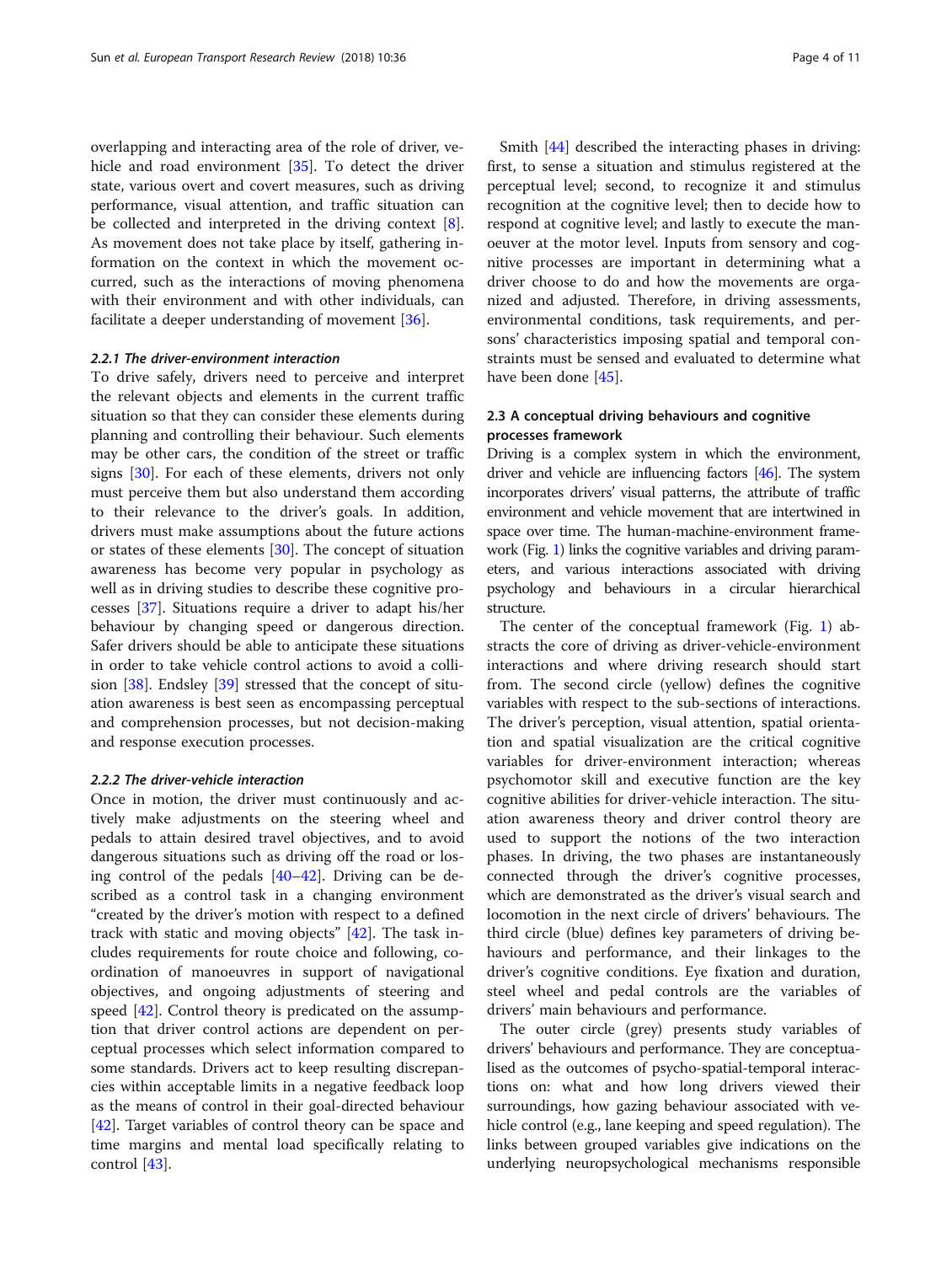<span id="page-4-0"></span>

for driving behaviour and performance, such as the driver's ability of visual-motor coordination determines the driver's locomotion, and results in the vehicle lane position and the speed. The preliminary implication for older adults is that variability in the performance of older drivers may stem from age-related declines in cognitive functioning, and we must go beyond single risk factor studies of crashes to identify the factors most highly related and predictive of safe driving [\[47\]](#page-10-0). An important further implication of this framework is that research focus should be directed towards unpacking older drivers' visual-motor coordination using a vision-in-action paradigm in order to determine the underlying cognitive mechanisms.

## 2.4 Unpacking visual-motor coordination in older drivers

The conceptual framework has emphasised that driving involves multiple tasks that require drivers to gather information and control the vehicle to achieve desired goals. In other words, drivers face coordination demands arising from the dependencies between sub-activities that constrain how tasks can be performed. Therefore, coordination problems should be managed by sub-activities that implement coordination effectively. A driver's visual and motor behaviour must be coordinated, and how well it was coordinated determines the driving ability and indicates the level of the driver's mobility and safety. When applying visual-motor coordination concept in a driving behaviour study, it is important to include key sub-activities in the data model. Therefore, driving assessment or training should always consider how overall goals can be subdivided into tasks so that the coordination can be improved.

Previous studies show that older drivers are less likely to be involved in crashes caused by fatigue, high speed, weather condition or alcohol, but are more likely to be involved in crashes involving: intersections; failure to yield the right of way; failure to identify hazards or to heed stop signs/traffic signals; turning and changing lanes [\[32,](#page-10-0) [48](#page-10-0), [49](#page-10-0)]. Older drivers also tend to avoid driving in a busy traffic or at night, and especially at nights in wet conditions, however, older drivers are more likely to be involved in angled impact crashes [\[50](#page-10-0)]. It is more difficult for older drivers to gather and process information about the environment due to the gradual deterioration of sensory and cognitive processing capabilities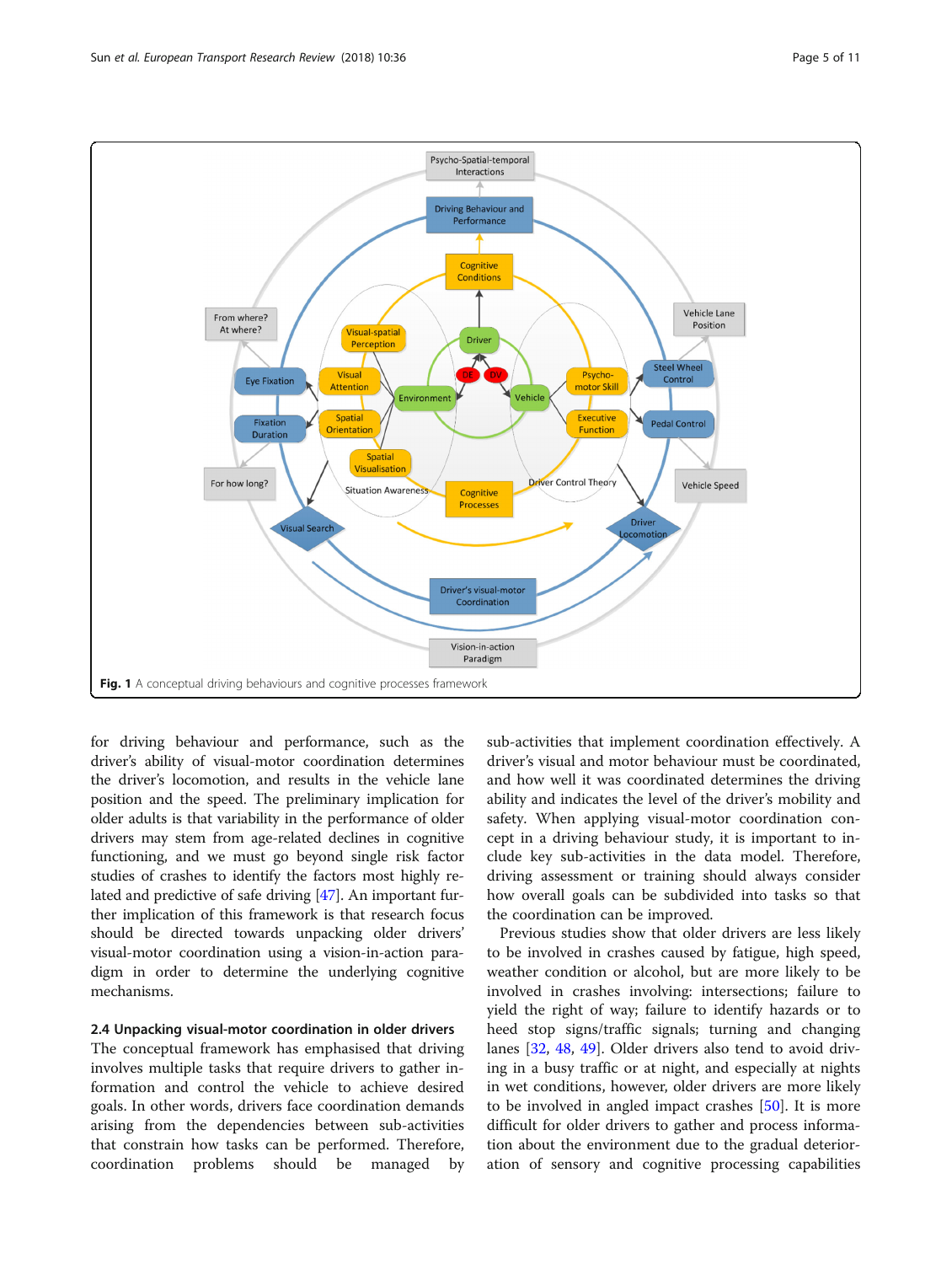[[51\]](#page-10-0). According to Michon [\[52\]](#page-10-0), there are three levels of hierarchical decisions which shape driving behaviours: strategic-level decisions such as route selections; tactical-level moment-to-moment decisions such as speed choice and lane changing; and operational-level second-to-second behaviour such as braking or steering. Older drivers are more capable to perform their strategic and tactical decisions than the operational-level ones, which involve quick vehicle handling to implement the decisions at the tactical-level. It is performed almost without conscious thoughts [\[53](#page-10-0)], thus requires effective executive functioning and coordination between actions. In general, visual-motor coordination can be construed as the extent to which visual perception and fine motor skills are well coordinated [\[54\]](#page-10-0). Older drivers have exhibited difficulty in adjusting their operational-level behaviours, consequently they would have shown problems in visual-motor coordination [[55\]](#page-10-0). The investigation of cognitive mechanisms related to older drivers' behaviours has been an area of high priority due to the increasing elderly population, the visual-motor coordination can be a sensitive but reliable measurement for the prediction of driving ability among older adults. On the other hand, older drivers must be aware of their abilities and limitations in visual-motor coordination so that they can compensate by employing defensive visual search and lane keeping behaviours to enhance their driving competencies.

## 3 A psycho-Geoinformatics approach for driving and visual-motor coordination assessment

Adapting tools and techniques from the information technologies can help improve the measurement and modelling of psychological processes in a broader range of ways. In fact, no matter how data are to be obtained, they will be synthesized by time or location during analysis,

so that researchers can get a sense as to what happened in the driving scene and context. Psycho-Geoinformatics, which we propose in this paper, can achieve such a goal since it contains: 1), rich data sources from mobile devices and sensors; 2), a central data store; and 3), an analytical platform for investigation [\[56](#page-10-0), [57\]](#page-10-0). With the availability of numerable human movement data, the constantly growing movement of users (such as drivers) with "wearable" equipment will offer a great potential for more disciplines "as psycho and physiological parameters could be collected on the go" [[58\]](#page-10-0). A studied context with more detailed spatial-temporal scale can reveal subtle changes in actions which suits driving behaviour tracking and unpacking visual-motor coordination, as the fact that both visual search and vehicle control actions update from moment to moment at the micro scale level, for example, the driver's eye fixation duration can be as short as 0.1 s. For such reason, the data collections through driving experiments and the analysis of visual-motor coordination require advanced tracking technologies and methods of data integration.

## 3.1 Data collection protocol

Based on the driving behaviour variables identified in the conceptual framework, a data collection protocol (Fig. 2) is presented as part of the psycho-geoinformatics solution. A variety of older drivers' attributes and driving behaviours are to be captured in one investigation through both the laboratory neuropsychological tests (left) and the on-road driving assessment (right). The laboratory neuropsychological tests can provide a window into the specific cognitive deficits in individuals with increased crash risk. The presented neuropsychological tests in Fig. 2 have been described in our previous paper [[59\]](#page-10-0). Such testing is typically sensitive to gross

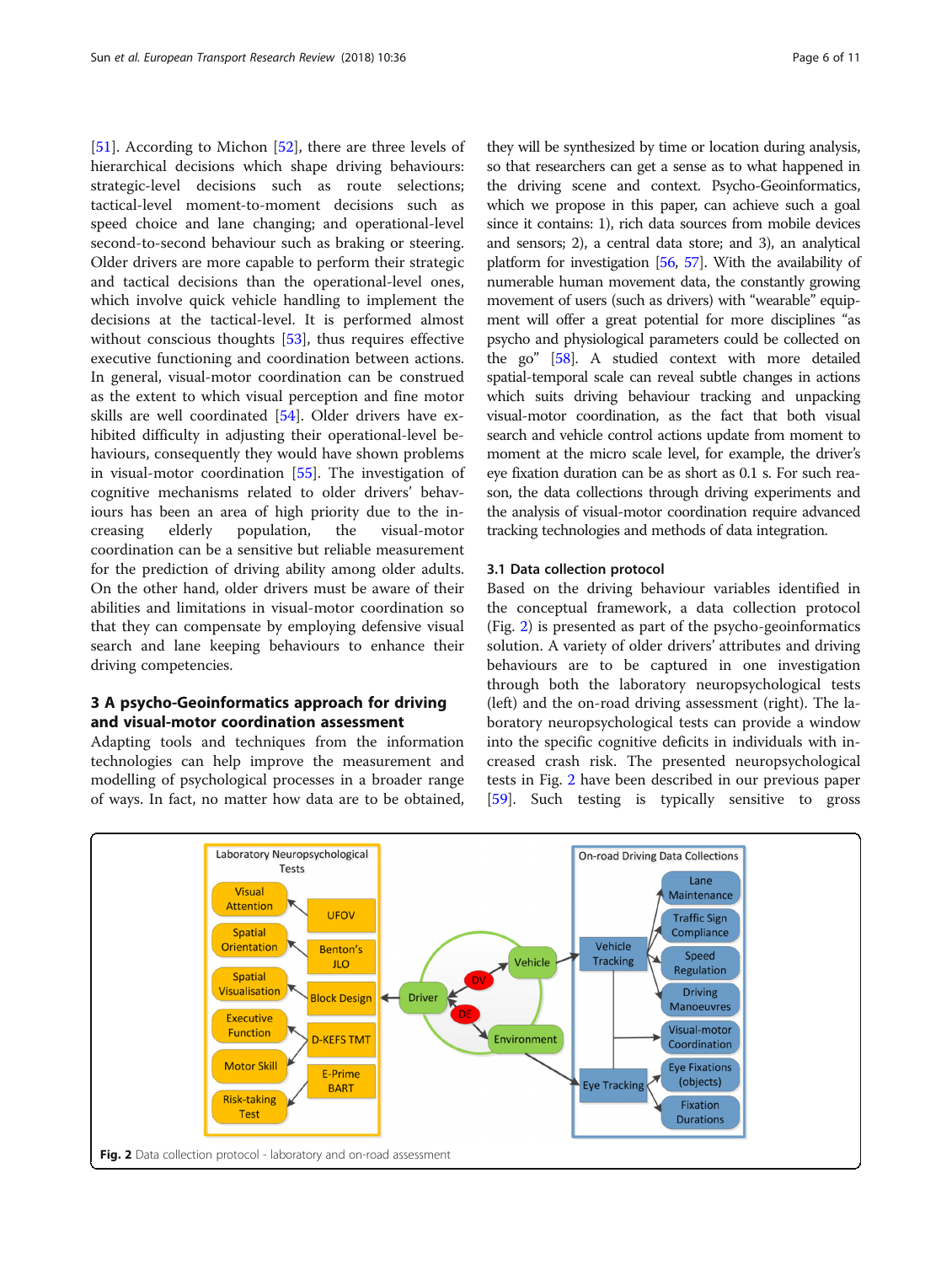abnormalities and is often used to assess cognitive deficits in the clinic  $[6]$  $[6]$ . Studies have shown relationships between the performance of at risk drivers on laboratory neuropsychological tests of cognitive function and driving behaviour both in simulation and on road driving [\[60\]](#page-10-0), with a number of studies showing the predictive value of neuropsychological tests on driving behaviour in healthy aging [\[61\]](#page-10-0). Nevertheless, the direct link between drivers' cognitive conditions and driving performance can be hardly established without detailed driving data.

Vehicle kinematic profiles in common roadway scenarios, such as the lane position and speed, may provide specific evidence of driving behaviour in older drivers with age-associated declines in visual, cognitive, and attentional impairments that relate to overall driving safety and cognitive abilities. Our earlier studies have showed the possibilities of vehicle movement tracking and the definitions of the vehicle control variables [\[59,](#page-10-0) [62\]](#page-10-0). Using such data collection for at-risk drivers is likely to provide an abundance of knowledge and a context of risky behaviours. This data can also verify the assumptions of theoretical models and the results of laboratory studies regarding the role of variables such as reaction time, or lane deviation  $[6]$  $[6]$ , and provide evidence on how cognitive abilities affect driving behaviours [\[59](#page-10-0)].

Eye tracking is one widely used technique to measure eye movement so that researchers can find where the person was looking at a given time, and the sequence of eye movement shifting from one location to another [[63\]](#page-10-0). The rationale behind eye tracking research was depicted by Tatler [\[64\]](#page-10-0) that human eyes are directed to the locations that are relevant to our task at each moment. We look at the locations that convey information allowing us to act upon the environment in order to complete our current motor action. When and where drivers look at is of importance to driver safety [[65,](#page-10-0) [66](#page-10-0)]. The main parameters for visual search behaviour are the frequency and the duration of eye fixations, which are the time periods where the driver's gaze locations were spatially relatively stable. Analysis of eye fixations facilitates the investigation of the driver's visual awareness and driver behaviours in dynamic driving situations [[67](#page-10-0), [68](#page-10-0)].

The on-road driving tests can simultaneously record the vehicle movement and the driver's eye movement. The driving route should contain roundabouts and intersections, which are defined as critical sections for analysis. This is based on the finding that the high vehicle crashes involvement of older drivers occurred at those sections [\[32](#page-10-0), [48](#page-10-0), [49\]](#page-10-0). A head-mounted eye tracker records eye fixations and duration on video images for the analysis of the driver's visual pattern. A GNSS (Global Navigation Satellite System) device on the driver's car roof records the vehicle position every 0.1 s. RTK

(Real-time Kinematic) technique for vehicle positioning can be used to achieve centimetre to decimetre level accuracy [\[62,](#page-10-0) [69\]](#page-10-0). This is essential to calculate the vehicle position and speed so that the performance level of vehicle control in individual older drivers can be quantified [[62,](#page-10-0) [69\]](#page-10-0).

The data collection protocol employs a vision-in-action paradigm in an attempt to integrate visual-perception data with motor action data. Such a paradigm recognises many factors in the constraints-directed model: the driver, the task, the environment and perception-action coupling within driving visual-motor workspaces. To integrate the data, the eye fixations are geocoded and synchronised with the vehicle movement trajectory in a GIS program [\[70\]](#page-10-0) so that the researchers are able to view drivers' visual-motor behaviours retrospectively and conduct spatial and statistical analysis [\[71\]](#page-10-0).

## 3.2 Analysis and assessments framework

The analysis and assessment framework (Fig. [3\)](#page-7-0) outlines spatial and statistical approaches for assessments and expected outcomes. Technically, it establishes an analytical platform of psycho-geoinformatics to investigate the driving behaviours and the cognitive mechanisms.

A central driving geodatabase (Additional file [1](#page-9-0): Appendix) can be created to store and integrate spatial-temporal data of vehicle trajectory and eye movement parameters. The drivers' laboratory neuropsychological scores are linked to driving the performance database (Additional file [1:](#page-9-0) Appendix). Various spatialtemporal analysis and statistical analysis can be then performed across the datasets. Four subsets (Fig. [3](#page-7-0)) of analysis and assessments encompass examples of our earlier work and potential future work. First, the driving assessment evaluates driving competencies with respect to the level of safety, efficiency, and workload. The performance ranking models and benchmarks the visual-motor coordination performance, and identifies the underperforming older drivers. The spatial-temporal patterns of drivers' eye movement and vehicle control parameters can be visualized at both individual and group level to find the distributions of visual attention and vehicle control. Finally, a range of statistical analysis and modelling can be performed to investigate correlations and predictive relationships between driving behaviours and cognitive abilities.

## 3.3 Driving competency assessment

The quantitative eye movement and vehicle control data can be used to assess individual drivers' driving competency in terms of visual workload, vehicle control efficiency and safeness, which cover the three essential aspects of driving performance. The driver's gaze effort can be used to measure the level of the workload during driving. In a particular manoeuvre, the scale of workload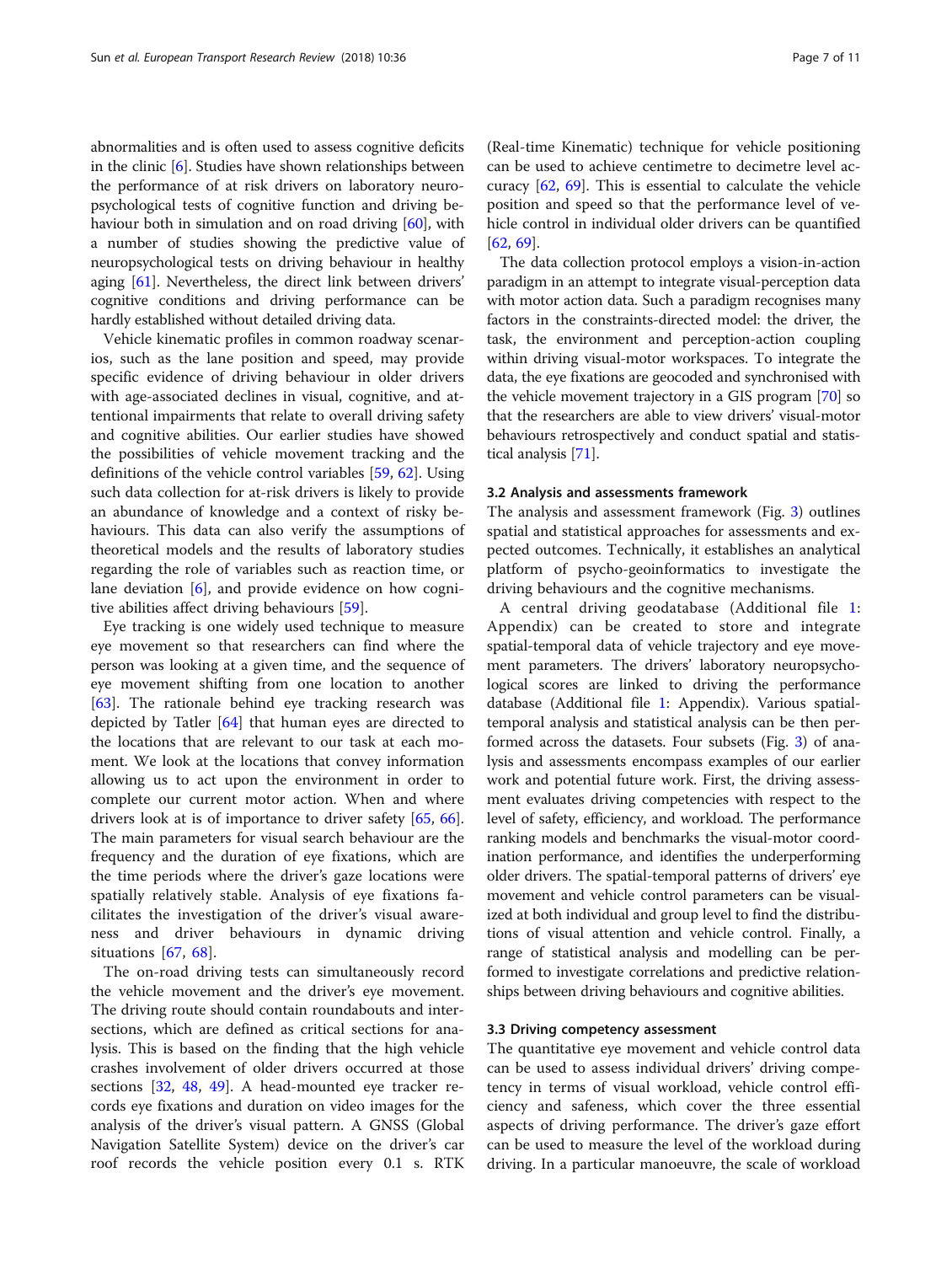<span id="page-7-0"></span>

can be calculated by the ratio between total gaze effort (number of eye fixation objects\*number of eye fixations\*durations) and total manoeuvre time. The driving competencies of efficiency can be calculated by the lane deviation of vehicle trajectory from the desired path (e.g. road centreline). For the matter of safeness, we can combine the driver's vehicle speed and lane position performance by taking the consideration that they are two of the many possible factors that lead to crashes on road [[72](#page-10-0)].

3.3.1 Performance ranking: Visual-motor coordination index Multiple parameters of visual search and vehicle control can be aggregated or modelled into a single visual-motor coordination index for overall performance ranking. A simple visual-motor coordination ranking method was presented in our publication [[70](#page-10-0)]. The results gave performance scores of individuals to identify problematic behaviours for low-performing older drivers. The index can be combined with road data in GIS to inspect visual-motor coordination at different route sections, and trace back the specific road sections where drivers performed high visual workload, inefficient or unstable vehicle control. The visual-motor coordination has emerged as an important indicator of driving behaviour and performance in older drivers. The visual behaviour-vehicle control relationships described in the publication [[73](#page-10-0)] provide an in-depth understanding of the difference between good and low-performing older drivers. Spatial ability, executive function, and selective attention were identified as the best predictors of visual-motor coordination performance in older drivers. They complemented the visual-motor coordination model of driving by explaining the underlying neuropsychological

mechanisms. The visual-motor coordination index model can be further improved by weighting the impact of visual and motor parameters.

## 3.3.2 Spatial-temporal visualisations

The synchronised visual search and vehicle trajectory data enables spatial analysis and visualisation to examine drivers' driver-vehicle-environment interactions. The integration of high-resolution vehicle movement trajectory with other spatial information, such as roads, allows researchers to segment, visualise and model their data based on location and time attributes. The eye fixations of eye movement can be geocoded and linked to the vehicle movement trajectory to represent the visual-motor coordination of drivers in a GIS platform. The techniques were described in paper [\[74\]](#page-10-0), where a spatial-temporal data model of visual-motor coordination was constructed. The integration extended the dimensions of eye movement tracking by adding the location of where each gaze originated and visualising the pattern of their oculomotor behaviour. A further publication [\[75](#page-10-0)] investigated the associations between older drivers' visual capacity and their eye fixations in various driving manoeuvres. The influence of different driving sections on the associations between older drivers' eye movement and visual ability were explored via spatial analysis and visualisations [\[74](#page-10-0), [75](#page-10-0)].

## 3.3.3 Statistical analysis and modelling

The psycho-geoinformatics approach can be used to investigate driving behaviors and underlying cognitive mechanisms using a range of statistical analysis and modelling methods. The research questions or expected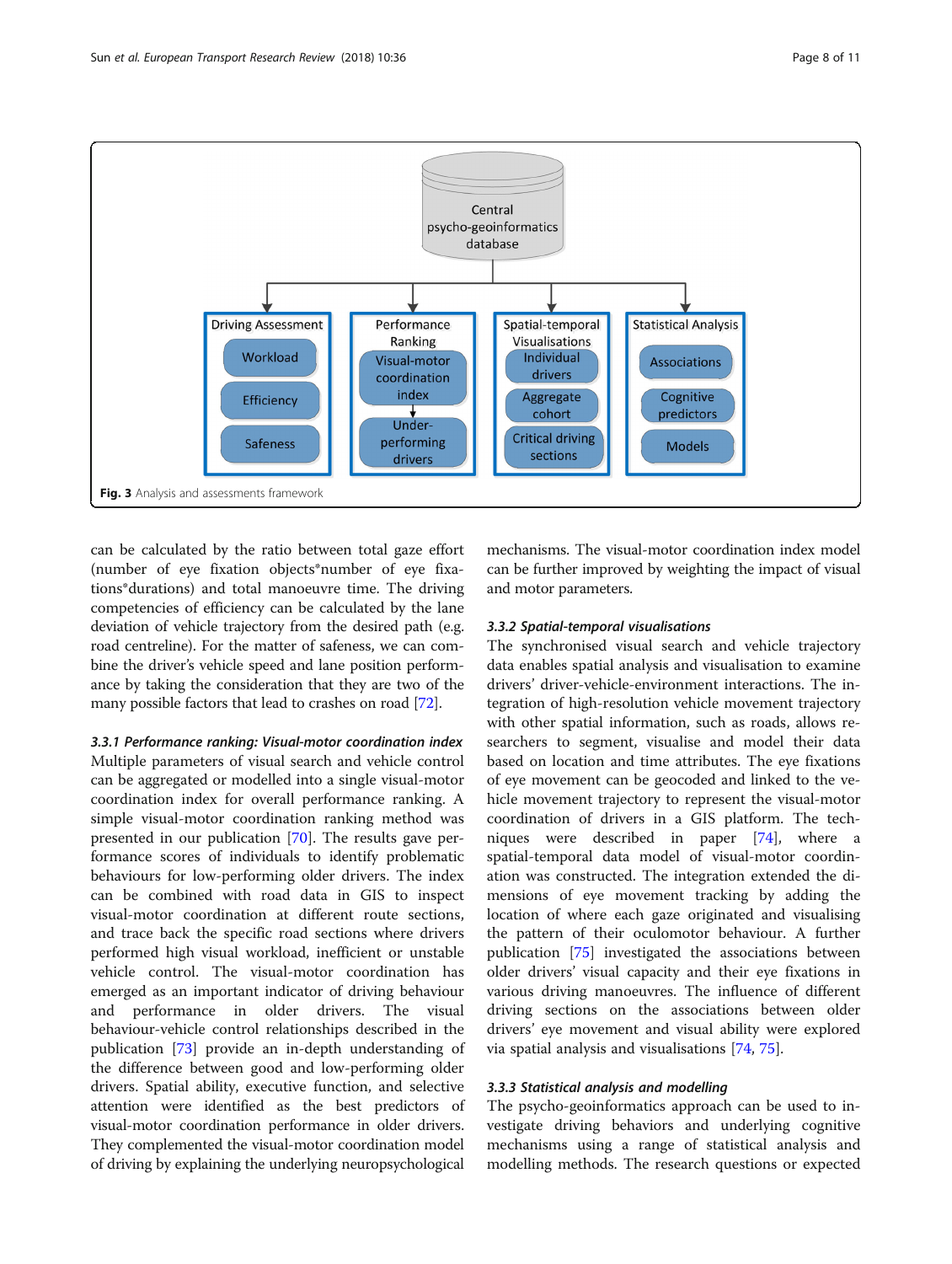outcomes can be: (1) the correlations between specific measures of older drivers' driving behaviours and performance and human factors/functional ability measures, the explained variance of these relations to determine the strength of these correlations [\[59](#page-10-0)]; (2) the predictors of neuropsychological tests for visual-motor coordination performance [\[73\]](#page-10-0); (3) the discriminant variables associated with safe driving behaviours in older adults [[59\]](#page-10-0); (4) a series of analyses in particular visual-motor coordination behaviours focusing on specific hypotheses and sub-scenarios; and (5) performance benchmarking models for identifying low-performing older drivers and their problematic driving behaviours [\[70](#page-10-0)].

## 4 Discussion and prospects for future work

Road safety studies traditionally use source data from crash reports, which are limited in the depth and quality of "real- world" information about individual drivers' behaviour and performance. On-road driving assessment can provide the opportunity to study what drivers do and how they handle a broad range of elements in real traffic: the cars, the road infrastructure and road regulations. These assessments can shed light on how different drivers interact with their vehicles and the environment, how they gain information to avoid hazards and how they adapt their visual resources to analyse increases in traffic demand [[60](#page-10-0)]. Collecting comprehensive on-road driving data also represents a significant evolution in driving research, because the gaze and motor characteristics observed under laboratory conditions by driving simulation may not provide an accurate reflection of a participant's natural behaviour, and investigations conducted in a real setting may reveal important mechanisms involved in their behaviours.

On-road driving assessments have been detecting the errors made by the drivers. However, many older drivers are highly experienced in driving and hardly make obvious mistakes within the assessment period. Rather, they may demonstrate subtle changes in specific measures of driving behaviour, such as lane deviation and insufficient eye gazing, which are difficult to observe. A standardised on-road driving assessment with a quantifiable score would allow for a greater objectivity in detecting risky behaviours and evaluating the level of driving performance [\[61](#page-10-0)]. So far, few studies have been able to scrutinize detailed individual driving behaviour due to the lack of reliable data and available technologies. Despite an increasing amount of research on older drivers' safety and mobility, little quantitative evaluation has been done to investigate their visual-motor coordination performance and cognitive predictors for risky driving behaviours. The proposed psycho-geoinformatics approach has established a holistic platform to explore a variety of older drivers' attributes and driving behaviour in a single integrated experiment. As a result, a broad set of

measures from multiple domains including driver, vehicle, and road environment in the same time period can be obtained. The integration of the driver's visual patterns, vehicle movement and the traffic can not only provide insights into the driver-vehicle-environment interactions in space over time, but also help discover the underlying cognitive processes. The framework is driver centric on an individual basis and the analysis and assessment are based on a scalable multi-dimensional data infrastructure, which is more plausible with respect to the real driving context.

The framework links between the driver's visual and motor behaviour and the cognitive process using spatial technologies. It highlights location and time as essential parameters in driving studies, and synthesizes multi-sensory data into a meaningful form so as to create a context-aware investigation platform. Such measurement cannot be obtained without geoinformatics tracking and analysis tools, when it comes to the practice of intervention, the assessment feedback for participants can be significantly cheaper than personal interaction with a therapist. The synchronised visual attention and driving performance over high resolution of space (cm) and time (seconds) can provide researchers and practitioners a new tool to quantify the behaviour and performance.

The potential uses of the psycho-geoinformatics approach are plentiful as the application is adaptable and customisable. The approach is grounded in empirically-based research and the methods can be replicated by other researchers and practitioners. The framework and data model can be directly used or modified in: studies of other cohorts, such as novice drivers, drivers with dementia or other age-related diseases; studies for other research questions, such as distraction in driving behaviour, alcohol/ drugs effect in visual-motor coordination in driving; and studies for modelling driving behaviours and scenarios, such as driving on freeways, bus drivers' behaviours. Since the driving experiment and data analysis are capable to generate a driving matrix to quantitatively evaluate the levels of driving performance in older adults, insurance companies, such as car insurance can refer to the result in deciding the level of insurance cover for older drivers.

Another short-term application is to design a driving program to evaluate and improve older drivers' situation awareness in distracted driving. The program can record the visual search strategies and vehicle control behaviour when the older drivers are distracted by visual stimulus. The goal of such application is to provide an effective cognitive intervention program for older drivers, in order to preserve their ability to stay mobile by driving and improve the safety of these vulnerable road users.

Currently the trends of "shared mobility" and "autonomous vehicles" are still in the developing stage with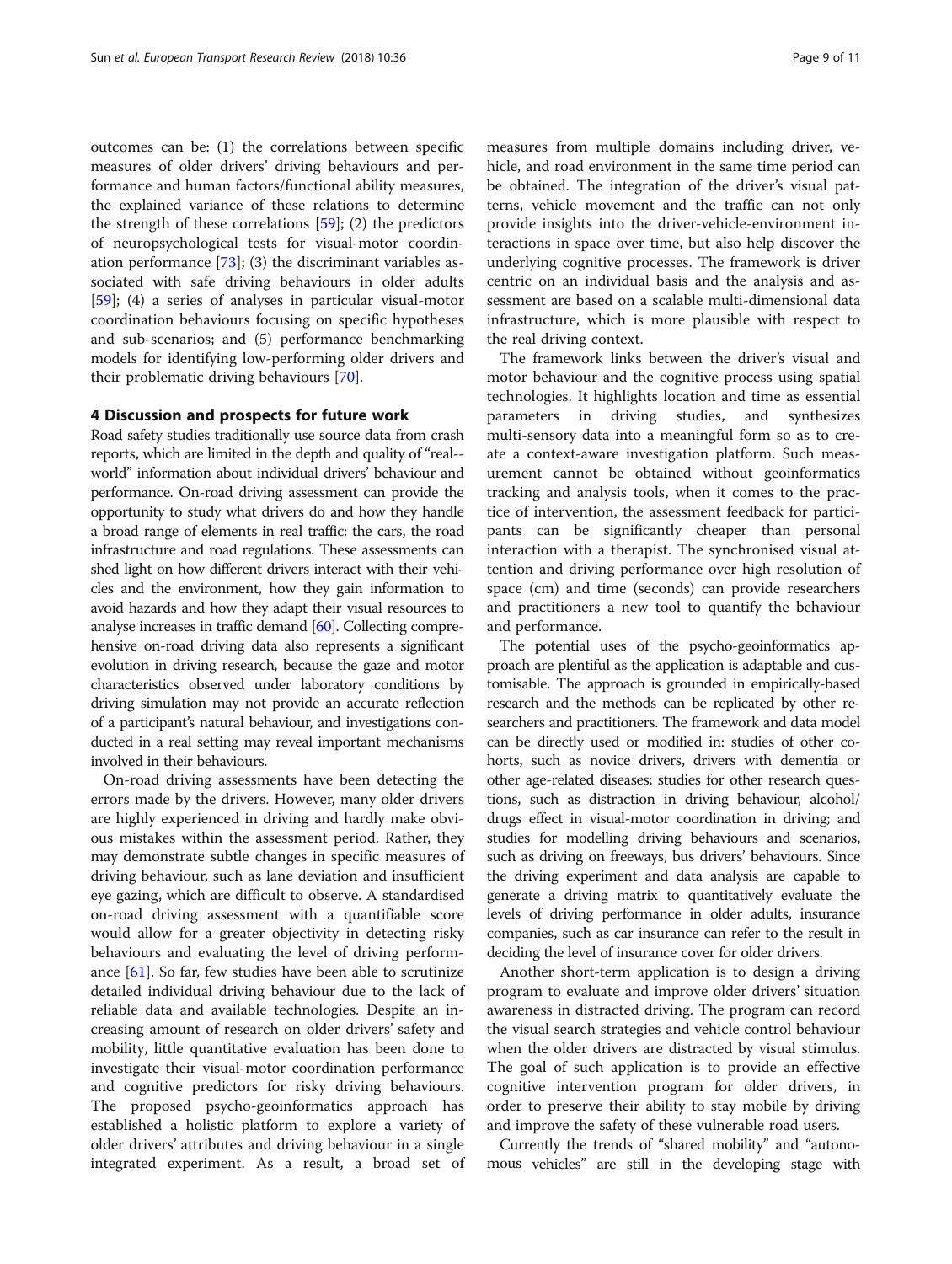<span id="page-9-0"></span>limitations in the applications, and are more to research before both can be applied to help older people's mobility. In terms of the technology of "autonomous vehicles", the topic area of cognitive attention is in fact becoming even more important with the advent of automation of the driving task. When the vehicle is operating under its own control, it is arguably safe for the human in the vehicle to shift attention away from driving and the traffic situation. But some automation designs still require supervisory control by the human and readiness to take over at short notice [[76](#page-10-0)]. Therefore, some level of attention to the external road and traffic scene, and effective visual-motor coordination are still needed and critical for older people. To make an autonomous vehicle more cognitive and artificially intelligent, it needs the system implemented using certain advanced cognition theories [\[77](#page-10-0)], such as situation awareness theory, visual-motor coordination theory which we have described in this paper. We believe that one of the challenges of autonomous vehicles will be to imitate human behaviour in driving interactions [\[77](#page-10-0)]. This probably will create a long-term application for psycho-geoinformatics approach in driving research, for example, a psycho-spatial-temporal algorithm may be developed and integrated into the driverless car system architecture.

We understand that subtle changes in drivers' behaviour lead to accidents, and for older drivers, the changes need to detect as early as possible in order to provide intervention. The presented psycho-geoinformatics approach sets up a scalable multidimensional data infrastructure which can offer significantly more definitive information related to the driver's visual search strategies and motor actions. Driving events recorded in a second-to-second level exhibit spatial distribution and temporal change of vision and motor behaviours of the driver, thus builds a detailed model for the cognitive processes of the individual drivers and their interactions with the traffic. From there, the driving competencies can be accurately evaluated in the system and potentially the system can provide effective feedback to the drivers for intervention. In conclusion, this paper has set out a feasible approach with valid theoretical and methodological framework as a basis for others to adapt and develop in exploring the complex driver-vehicle-environment interactions and cognitive mechanisms. We expect that an analysis of the relationships outlined in our conceptual framework by one of the suggested approaches in the analysis and assessment will enrich the research debate on driving behaviour with constructive insights.

## 5 Additional file

[Additional file 1:](https://doi.org/10.1186/s12544-018-0308-6) Appendix. (TIF 2140 kb)

#### Acknowledgements

Thank for the Australian Postgraduate Award (APA), Curtin University Postgraduate Scholarship, Curtin University Mobility scholarship, Curtin University publication scholarship, Curtin University PhD completion scholarship, and a number of conference travel grants, for enabling Qian (Chayn) Sun's PhD research. The authors would like to also thank the anonymous reviewers of this paper for their valuable comments.

## Publisher's Note

Springer Nature remains neutral with regard to jurisdictional claims in published maps and institutional affiliations.

#### Author details

<sup>1</sup>Geospatial Science, School of Science, RMIT University, 124 La Trobe Street Melbourne, VIC 3000, Australia. <sup>2</sup>School of Earth and Planetary Sciences, Curtin University, Perth, Australia. <sup>3</sup>School of Psychology and Speech Pathology, Curtin University, Perth, Australia. <sup>4</sup>School of Occupational Therapy and Social Work, Curtin University, Perth, Australia.

## Received: 19 October 2016 Accepted: 20 July 2018 Published online: 07 August 2018

#### References

- 1. Aksan N et al (2012) Cognitive functioning predicts driver safety on road tests 1 and 2 years later. J Am Geriatr Soc 60(1):99–105
- 2. Lyman S et al (2002) Older driver involvements in police reported crashes and fatal crashes: trends and projections. Inj Prev 8(2):116–120
- 3. Evans L (2000) Risks older drivers face themselves and threats they pose to other road users. Int J Epidemiol 29(2):315–322
- 4. Molnar FJ et al (2007) Acceptability and concurrent validity of measures to predict older driver involvement in motor vehicle crashes: an emergency department pilot case-control study. Accid Anal Prev 39(5):1056–1063
- 5. Schultheis MT, Manning KJ (2011) Chapter 10 Neuroscience and Older Drivers. In: Porter BE (ed) Handbook of Traffic Psychology. Academic Press, San Diego, pp 127–136
- 6. Lees MN et al (2010) Translating cognitive neuroscience to the driver's operational environment: a neuroergonomic approach. Am J Psychol 123(4):391–411
- 7. Ramon C et al (2008) An integrated platform to assess driver's physiological and functional states. In: Engineering in Medicine and Biology Society, 2008. EMBS 2008. 30th Annual International Conference of the IEEE
- 8. Park S, Son J (2010) Implementation of a driver aware vehicle using multimodal information. In: 17th World Congress on Intelligent Transport Systems. Busan, South Korea
- 9. Land MF (2006) Eye movements and the control of actions in everyday life. Prog Retin Eye Res 25(3):296–324
- 10. Land MF, Lee DN (1994) Where we look when we steer. Nature 369(6483): 742–744
- 11. Cloete S, Wallis G (2011) Visuomotor control of steering: the artefact of the matter. Exp Brain Res 208(4):475–489
- 12. Anstey KJ et al (2005) Cognitive, sensory and physical factors enabling driving safety in older adults. Clin Psychol Rev 25(1):45–65
- 13. Richardson ED, Marottoli RA (2003) Visual attention and driving behaviors among community-living older persons. J Gerontol 58(9):832–836
- 14. Owsley C (2013) Visual processing speed. Vis Res 90:52–56
- 15. Ball KK (2003) Real-world evaluation of visual function. Ophthalmol Clin N Am 16(2):289–298
- 16. Glisky EL (2007) Changes in cognitive function in human aging. In: Brain aging: Models, methods, and mechanisms. CRC Press, Boca Raton, pp 3–20 17. Ponds RW, Brouwer WH, Van Wolffelaar PC (1988) Age differences in
- divided attention in a simulated driving task. J Gerontology 43(6):P151–P156 18. Smither JAA et al (2004) Aging and driving Part I: Implications of perceptual
- and physical changes. In: Human Performance Situation Awareness and Automation: Current Research and Trends, pp 315–319
- 19. Owsley C et al (1991) Visual/cognitive correlates of vehicle accidents in older drivers. Psychol Aging 6(3):403–415
- 20. Colom R et al (2002) Vehicles of spatial ability. Personal Individ Differ 32(5): 903–912
- 21. Anstey KJ et al (2012) The role of cognitive and visual abilities as predictors in the multifactorial model of driving safety. Accid Anal Prev 45(0):766–774